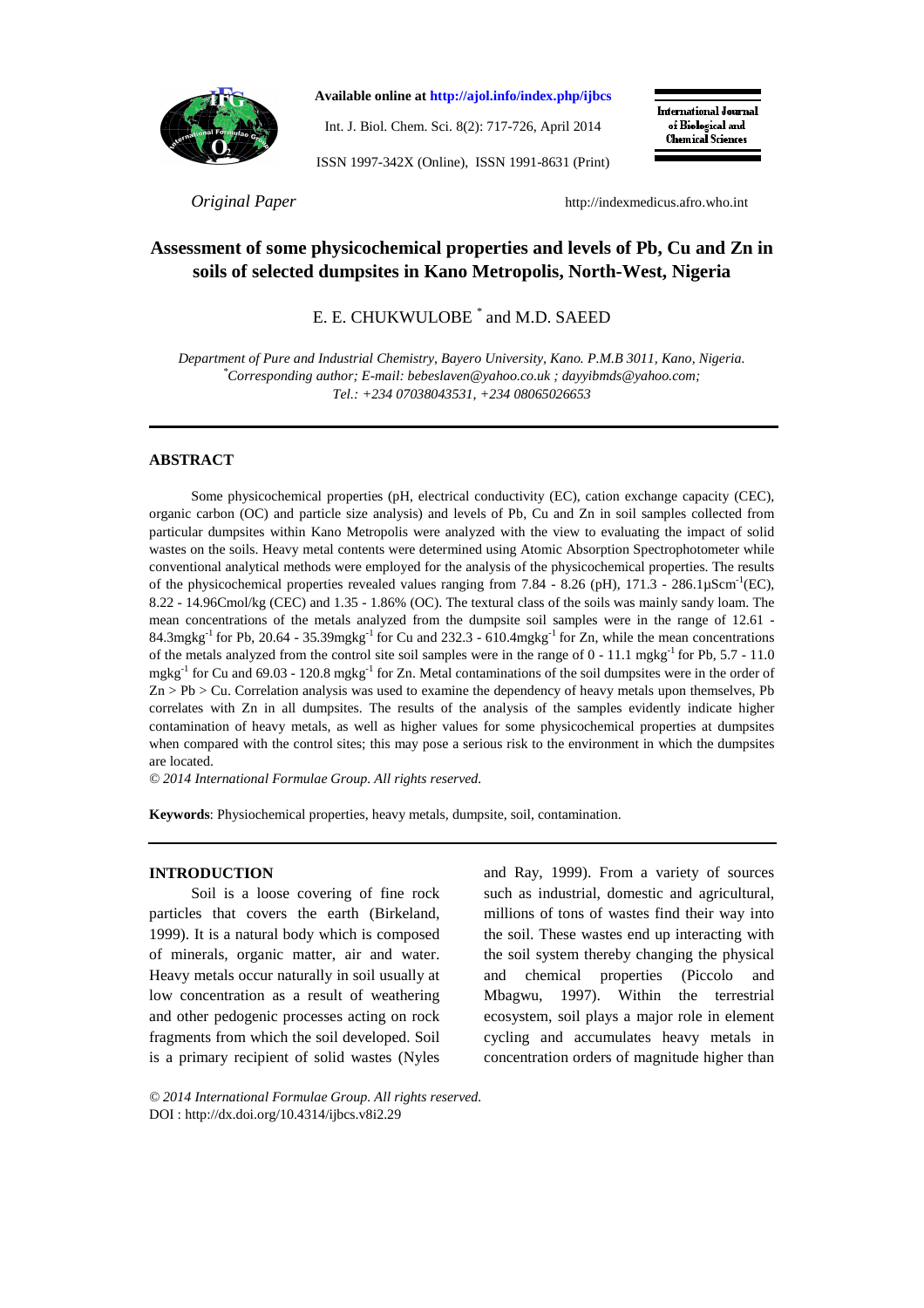in water and air (Udensi, 2010). The impact of heavy metals on the environment is a concern to the government regulatory agencies and the public (Tiller, 1992). The concern is the contamination of soil resources by potentially toxic metals from dumpsites located all over the city. These toxic metals constitute serious problems to human beings because they are neither rapidly removed nor readily detoxified through metabolic activities (Udensi, 2010). Solid wastes are sources of environmental pollution through introduction of chemical substances above their threshold limit into the environment. Managing solid wastes have become an environmental challenge in many urban areas in Nigeria because all sorts of wastes are recklessly dumped together; both the toxic and non toxic wastes, as well as the bio-degradable and non bio-degradable ones. The impact of the by-products of waste decomposition to public health and the environment cannot be over emphasized. Apart from the generation of leachate and methane gas, the exposed waste in open dumps can become a breeding ground for potential carriers of communicable diseases. The presence of heavy metals in wastes is as a result of the intended use of heavy metals in industrial products and at the end of their useful life; they end up in dumpsites or as wastes. Heavy metals are included in soil particles by a variety of mechanisms, mainly adsorption, ion exchange, co-precipitation and complexation. Moreover, soil properties such as contents of organic matter, carbonates, oxides as well as soil structure and profile development influence heavy metal mobility (Kabata and Pendias, 2001). Total heavy metal content is a critical measure in assessing risk of a refuse dumpsite to the environment but soil properties such as pH, cation exchange capacity and particle size analysis can give a predictive idea on the extent to which contaminants can leach into the environment. The aim of this study however, is to assess the physicochemical properties

and levels of Pb, Cu and Zn of some selected dumpsite soils within Kano metropolitan area in Nigeria, with a view to evaluating the impact wastes could have on the dumpsite soils and its environment.

# **MATERIALS AND METHODS**

AnalaR grade chemicals and deionized water were used throughout the study. All glassware and plastic containers used were washed with detergent, rinsed with distilled water and soaked in  $10\%$  HN0<sub>3</sub> for 24 hrs. The lab wares were finally rinsed thoroughly with deionized water. Tools and work surfaces were thoroughly cleaned for each sample during grinding to avoid cross contamination. Reagent blanks were used in all analysis to check reagent impurities and other possible environmental contaminations that could occur during the analysis. Analytical precision was also confirmed with triplicates throughout the study.

#### **Study area**

Kano State is located on latitude  $11<sup>0</sup>59'18.3sN$ and between longitudes  $08^031$ 'E and  $08^051$ 'E and 418 meters above the sea level (Figure 1). It is known as the economic centre of Northern Nigeria. It is one of the developed industrial cities in Nigeria, with over 350 industrial establishments comprising of chemical industries, tanneries, textile and food processing factories (Olanrewaju, 2001). Due to the huge population, municipal wastes generation is also on the increase. The study areas comprises of four major dumpsites selected from three local government areas within the metropolis. These areas include Nassarawa, Tarauni and Faggae local government area, as shown in Figure 1. The dumpsites selected and their codes were Badawa (BD), Court Road (CR), Mai-malari Dakata (MD) and Hajj Camp (HC). All studied dumpsites are made up of domestic wastes except for Mai-malari Dakata dumpsite which has more of industrial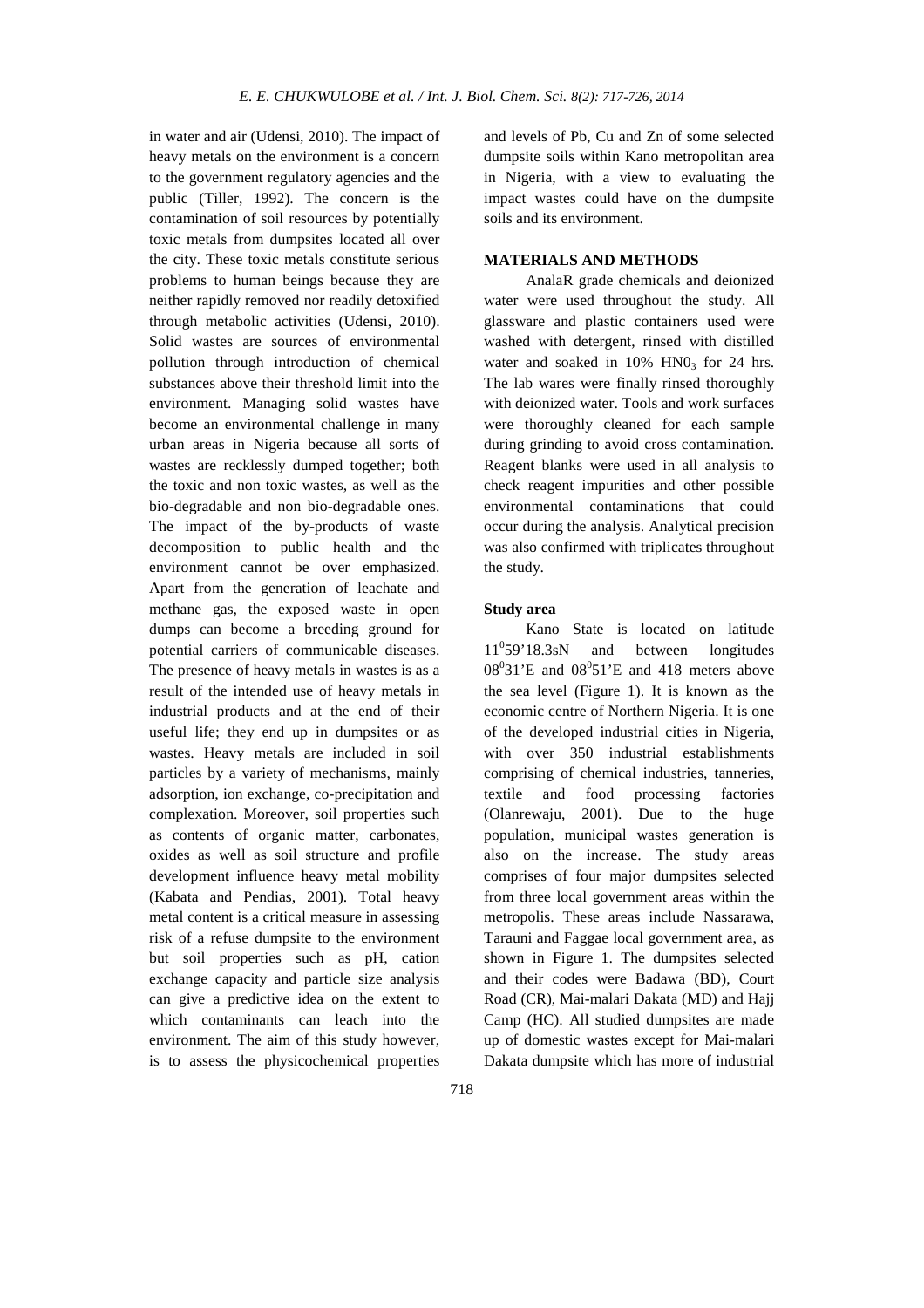wastes, due to the industrial activities going on in the area. Control sample areas were also located 50 m away from each dumpsite.

## **Sample collection**

Ten points were randomly identified at each dumpsite as sample collection points. At each point, solid wastes were removed at the surface and the soil subsurface was dug to a depth of 0-20 cm with the aid of an auger. Control samples were also collected from reserve areas within the local government area for each dumpsite (50 m away from each dumpsite). A total of eighty samples were collected and placed in clean polyethylene bags, labeled appropriately and taken to the laboratory. The samples were collected at the end of rainy season in 2012.

## **Sample preparation**

The collected soil samples were airdried for two weeks to remove moisture. Large soil clods were broken up to facilitate drying of the samples. The dried soil samples were crushed in a porcelain mortar with a pestle. The crushed soil samples were sieved through a 2 mm sieve made of stainless steel (Dikko and Ibrahim, 1999). The soil samples were then stored in labeled polyethylene bags ready for analysis (Ayodele and Gaya, 1998).

# **Physicochemical analysis of samples**

Physicochemical properties such as pH, electrical conductivity (EC), particle size, cation exchange capacity (CEC) and organic carbon content (OC) were analyzed. The pH and EC of the soils were determined using soil sample to distilled water 1:2  $(w/v)$ , by digital pH and conductivity meter. The particle size analysis was carried out, using the Bouyoucos hydrometer method as described by Gee and Bauder (1986). Cation exchange capacity (CEC) was determined by the ammonium acetate (1M at pH 7) method, as outlined by Van (1993), while the soil organic carbon was determined by Walkley Black method, as

outlined by Van et al. (1999). Same procedures were followed for the analysis of control soil samples for each site.

# **Heavy metal analysis**

Total metal concentrations of heavy metals such as Pb, Cu and Zn in the soil samples were also analyzed. Hot plate reflux technique (USEPA, 1996) was used to digest the studied soil samples. One gram (1 g) of air-dried soil sample was accurately weighed into  $125 \text{ cm}^3$  conical flask.  $10 \text{ cm}^3$  of  $1:1$  $HNO<sub>3</sub>$  was added and the slurry was mixed and covered with a watch glass. Heating was done on a hot plate at 95 °C for 10-15 minutes, after which sample was cooled. This procedure was repeated with additional  $5 \text{ cm}^3$ of concentrated  $HNO<sub>3</sub>$  until digestion was completed, and the solution was reduced to about 5  $\text{cm}^3$  without boiling (by only partially covering the beaker). The sample was allowed to cool again and  $2 \text{ cm}^3$  of deionized water along with 3  $\text{cm}^3$  of 30% H<sub>2</sub>O<sub>2</sub> were added. With the beaker covered, the sample was heated gently to start the peroxide reaction. A continuous addition of 30% H<sub>2</sub>O<sub>2</sub> in 1 cm<sup>3</sup> increments was done, followed by gentle heating until reaction with peroxide (effervescence) was minimal or sample appeared unchanged. The digest was further reduced to 5  $\text{cm}^3$  and refluxed in 10  $\text{cm}^3$ concentrated HCl for 15 minutes. The sample was allowed to cool, filtered through a Whatman no. 42 filter paper into a 100 cm<sup>3</sup> volumetric flask and filtrate was made to the volume.

#### **Contamination/pollution index**

The contamination/pollution index is as defined by Lacatusu (2000).

C/P Index = Concentration of metal in soil/Target value.

The standard employed for interpreting soil heavy metals contamination/pollution index varies from country to country based on the chosen factors (Lacatusu, 2000). In this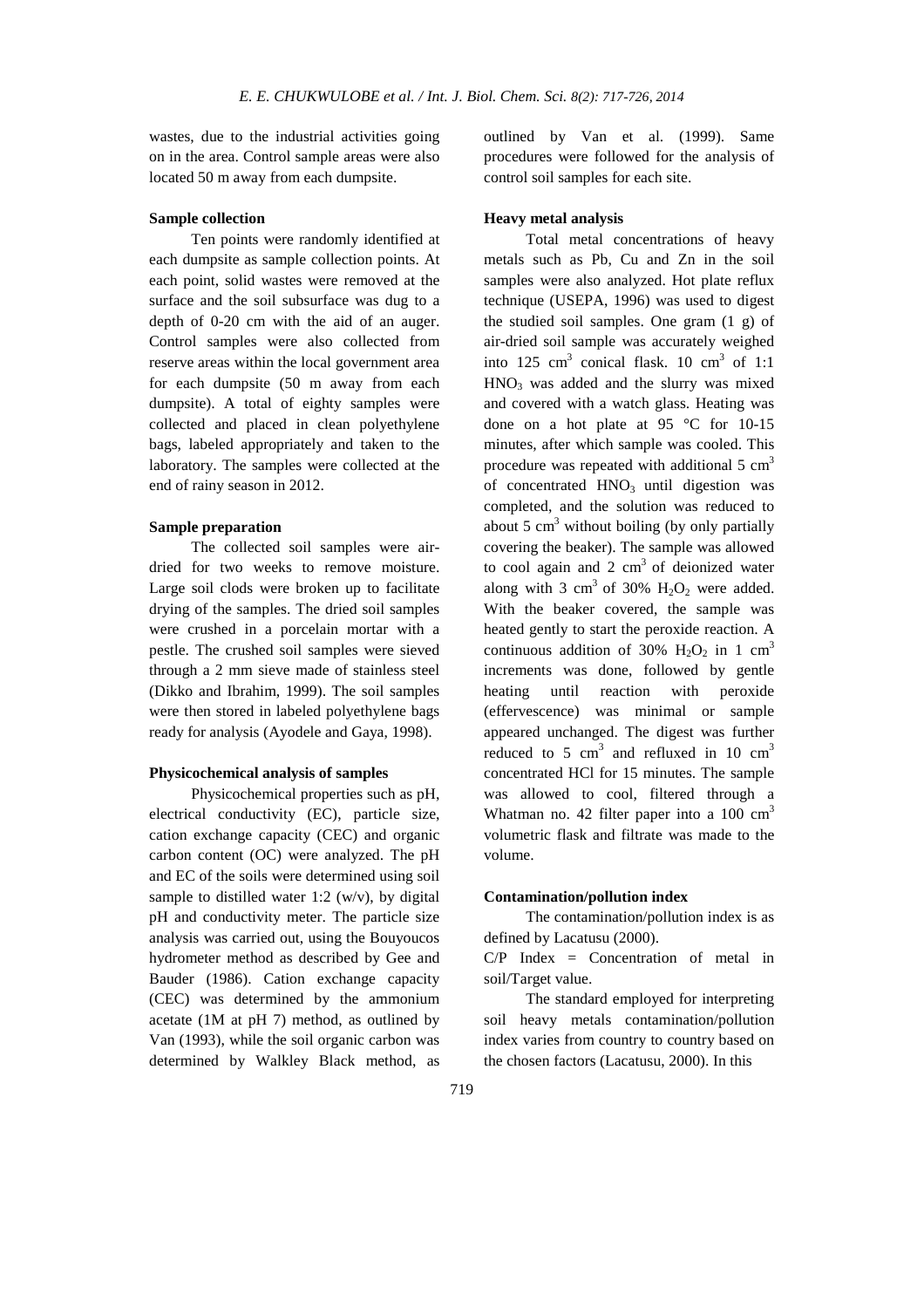

Figure 1: Map of Kano metropolis showing sampling sites.

study, the target values of metals were obtained using the standard table formulated by the Department of Petroleum Resources of Nigeria (DPR, 2002) for maximum allowed concentration of metals in the soil. The target values considered here are Cu  $(36 \text{ mgkg}^{-1})$ , Pb  $(85 \text{ mgkg}^{-1})$  and Zn  $(146 \text{ mgkg}^{-1})$ . C/P Index value greater than unity (1) defines a pollution range while values less than unity define a contamination range (Table 1).

# **RESULTS**

The result of physicochemical properties of the soil samples at different dumpsites including the control sites is presented in Table 2. The pH of the waste soils were close, ranging from 7.84 to 8.26 with dumpsite MD and BD having the lowest and highest pH values, respectively. This suggests alkalinity of all soil samples studied. Results of electrical conductivity (EC) of the soils in the study areas ranged from 171.3 to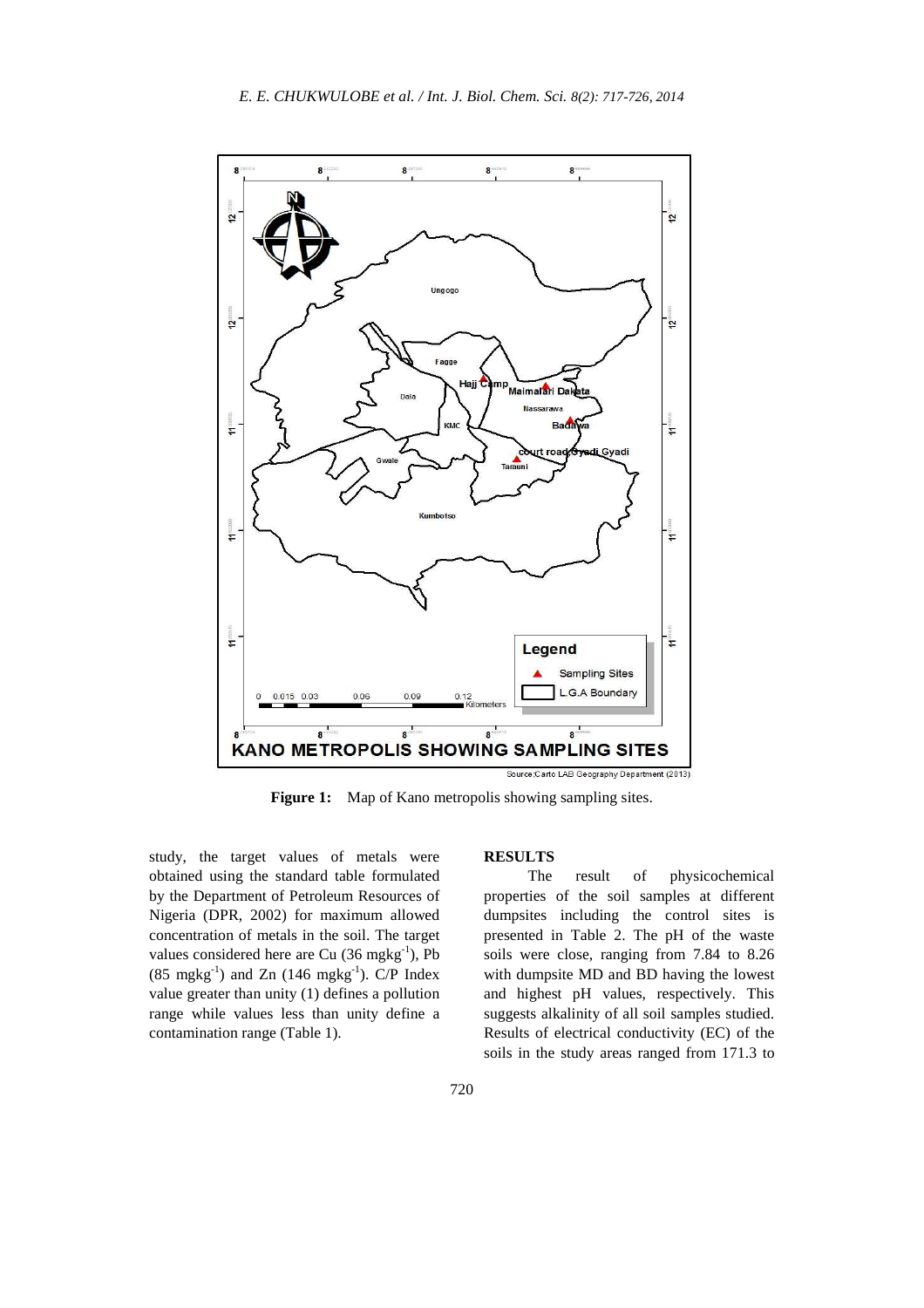286.1  $\mu$ Scm<sup>-1</sup> with the highest value obtained at dumpsite CR. This indicates a higher amount of soluble (salt) ions. However, the least conductivity value was recorded at dumpsite MD. The organic carbon content of the waste soils ranged from 1.35 to 1.86%. These values obtained are moderate based on the classification of organic carbon adapted from Kparmwang et al. (2000). However, the waste soils have higher organic carbon content than their control sites. This could be attributed to decomposition of the organic components of waste by the action of microorganisms which increases the level of organic carbon (matter) in the dump soils. The sand and clay contents had a mean range of 58.2 to 71.6% and 7.4 to 15% respectively. This implies that all soils have high sand content and their textural classes were sandy loam. All dumpsite soils had low cation exchange capacity (Lancrop Laboratori, 2013). Dumpsite HC had the least CEC (8.22 Cmol/kg) while dumpsite CR had the highest CEC value (14.96 Cmol/kg). This suggests a low capability of the studied soils to hold cations from being leached or washed away. The mean concentrations range of the metals analyzed from the dumpsite soil samples and the control site soils are as follows; Pb (12.61 - 84.3 and ND - 11.1) mgkg-1, Cu (20.64 - 35.39 and 5.7 - 11.0) mgkg<sup>-1</sup>, Zn (232.3 -610.4 and 69.03 - 120.8) mgkg<sup>-1</sup>, respectively

(Table 3). These results revealed higher concentrations of the analyzed metals when compared to their corresponding levels at the control sites. This, however, suggests contamination of the dumpsite soils.

Table 4 shows the relationship existing between the heavy metals and among themselves, which was examined by correlation analysis and was computed using Microsoft excel. The analysis revealed that a strong relationship exists between Pb and Zn in all studied dumpsites with the highest correlation at dumpsite MD  $(r = 0.96)$  and the lowest at dumpsite BD  $(r = 0.51)$ . This suggests a common source of Pb and Zn in the studied dumpsites. However, Zn and Cu had a negative correlation in all sites except for dumpsite MD. The contamination/pollution index for heavy metals in soil samples from all studied sites was estimated as shown on Table 5. Using the significance of interval of contamination/pollution index values (Table 1), it can be seen that the C/PI values for the analyzed metals in the dumpsite soils ranged from 0.15 - 4.18 (slight contamination to severe pollution). For the control sites soils, the C/PI values ranged from 0.03 - 0.83 (very slight contamination to very severe contamination) implying that these soils (with a C/PI value less than one) were unpolluted with the analyzed metals.

**Table 1:** Significance of interval of contamination/pollution (C/P) index values.

| C/PI          | <b>Significance</b>       |
|---------------|---------------------------|
| < 0.1         | Very slight contamination |
| $0.10 - 0.25$ | Slight contamination      |
| $0.26 - 0.5$  | Moderate contamination    |
| $0.51 - 0.75$ | Severe contamination      |
| $0.76 - 1.00$ | Very severe contamination |
| $1.1 - 2$     | Slight pollution          |
| $2.1 - 4$     | Moderate pollution        |
| $4.1 - 8$     | Severe pollution          |
| $8.1 - 16$    | Very severe pollution     |
| >16           | Excessive pollution       |

Adapted from Lacatusu (2000).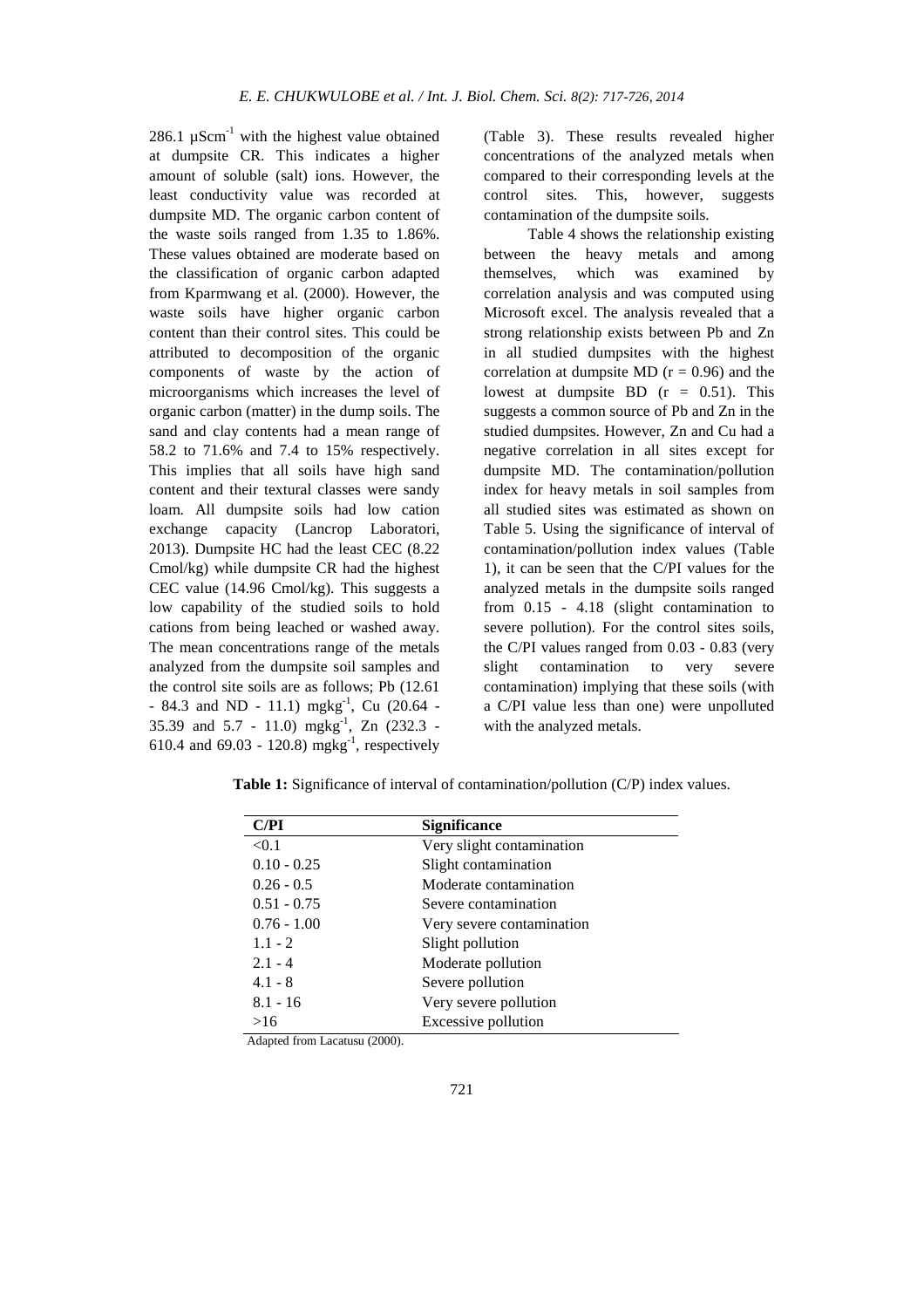| Dumpsite parameters | <b>BD</b>          | <b>BD</b> Ctrl  | CR                | <b>CR</b> Ctrl   | MD                 | <b>MD Ctrl</b>  | HС                 | <b>HC</b> Ctrl   |
|---------------------|--------------------|-----------------|-------------------|------------------|--------------------|-----------------|--------------------|------------------|
| $pH(H_2O)$          | $8.26 \pm 0.38$    | $8.5 \pm 0.19$  | $8.1 \pm 0.39$    | $7.8 \pm 0.16$   | $7.84 + 0.4$       | $8.1 \pm 0.15$  | $8.07+0.47$        | $7.8 \pm 0.16$   |
| $EC (\mu Scm^{-1})$ | $240.4 \pm 187.71$ | $28.0 \pm 1.33$ | $286.1 \pm 124.4$ | $134.0 \pm 10.4$ | $171.3 \pm 131.57$ | $20.0 \pm 1.63$ | $179.5 \pm 109.39$ | $23.0 \pm 10.73$ |
| $CEC$ (Cmol/kg)     | $8.73 \pm 4.72$    | $6.4 \pm 1.63$  | $14.96 \pm 4.95$  | $10.8 \pm 2.23$  | $13.75 + 5.39$     | $0.6 \pm 0.28$  | $8.22 + 5.91$      | $.5 \pm 0.80$    |
| OC(%)               | $1.35 \pm 0.77$    | $0.06 \pm 0.03$ | $1.86 \pm 1.31$   | $0.02 \pm 0.01$  | $1.43 \pm 1.13$    | $0.99 + 0.67$   | $1.62 + 1.31$      | $0.47+0.25$      |
| Sand $(\%)$         | $71.6 \pm 3.65$    | $78.6 \pm 6.49$ | $59.8 + 4.14$     | $62.8 + 5.66$    | $58.2 + 7.91$      | $64.0 + 4.90$   | $67.8 + 6.70$      | $73.0 \pm 3.06$  |
| $Silt(\%)$          | $21.0+2.35$        | $16.2 + 6.43$   | $28.2+2.99$       | $27.6 + 4.11$    | $28.4 \pm 6.80$    | $24.0 + 4.90$   | $22.8 + 5.98$      | $20.0 \pm 0$     |
| Clay $(\%)$         | $7.4 \pm 2.15$     | $5.2 \pm 1.15$  | $12.0 \pm 1.84$   | $9.6 \pm 1.89$   | $15.0 + 4.99$      | $12.0 \pm 5.48$ | $9.4 \pm 1.65$     | $7.0 \pm 3.06$   |

**Table 2:** Physicochemical parameters of soil samples from all studied dumpsites.

Note: BD- Badawa, CR- Court Road, MD- Maimalari Dakata, HC- Hajj Camp, Ctrl- Control, EC- Electrical conductivity, CEC- Cation exchange capacity, OC- Organic carbon, mean values are based on n=10 for each site.

Table 3: Mean Concentration (mgkg<sup>-1</sup>) of heavy metals in soil samples from all studied dumpsites.

| <b>Heavy</b><br>metals | <b>BD</b>       | <b>BD</b> Ctrl | CR                 | <b>CR</b> Ctrl | MD             | <b>MD Ctrl</b>    | HC.              | <b>HC</b> Ctrl  |
|------------------------|-----------------|----------------|--------------------|----------------|----------------|-------------------|------------------|-----------------|
| Cu                     | $20.64 + 11.11$ | $6.45 + 1.08$  | $35.39 \pm 19.59$  | $9.67 + 3.63$  | $31.1 + 11.93$ | $11.0 + 4.03$     | $29.23 + 13.26$  | $5.7 + 1.55$    |
| Ph                     | $12.6 + 7.67$   | ND.            | $19.6 + 9.3$       | $4.22+1.61$    | 84.3+54.2      | $11.1 + 2.98$     | $15.9 + 7.58$    | $2.11 + 0.83$   |
| Zn                     | $232.37+155.5$  | $69.03+9.56$   | $281.58 \pm 152.9$ | $80.0 + 7.82$  | 523.4±241.69   | $105.0 \pm 14.58$ | $610.42 + 340.0$ | $120.8 + 16.55$ |

Note: ND- not detectable, BD- Badawa, CR- Court Road, MD- Maimalari Dakata, HC- Hajj Camp, Ctrl- Control, mean values are based on n=10 for each site.

722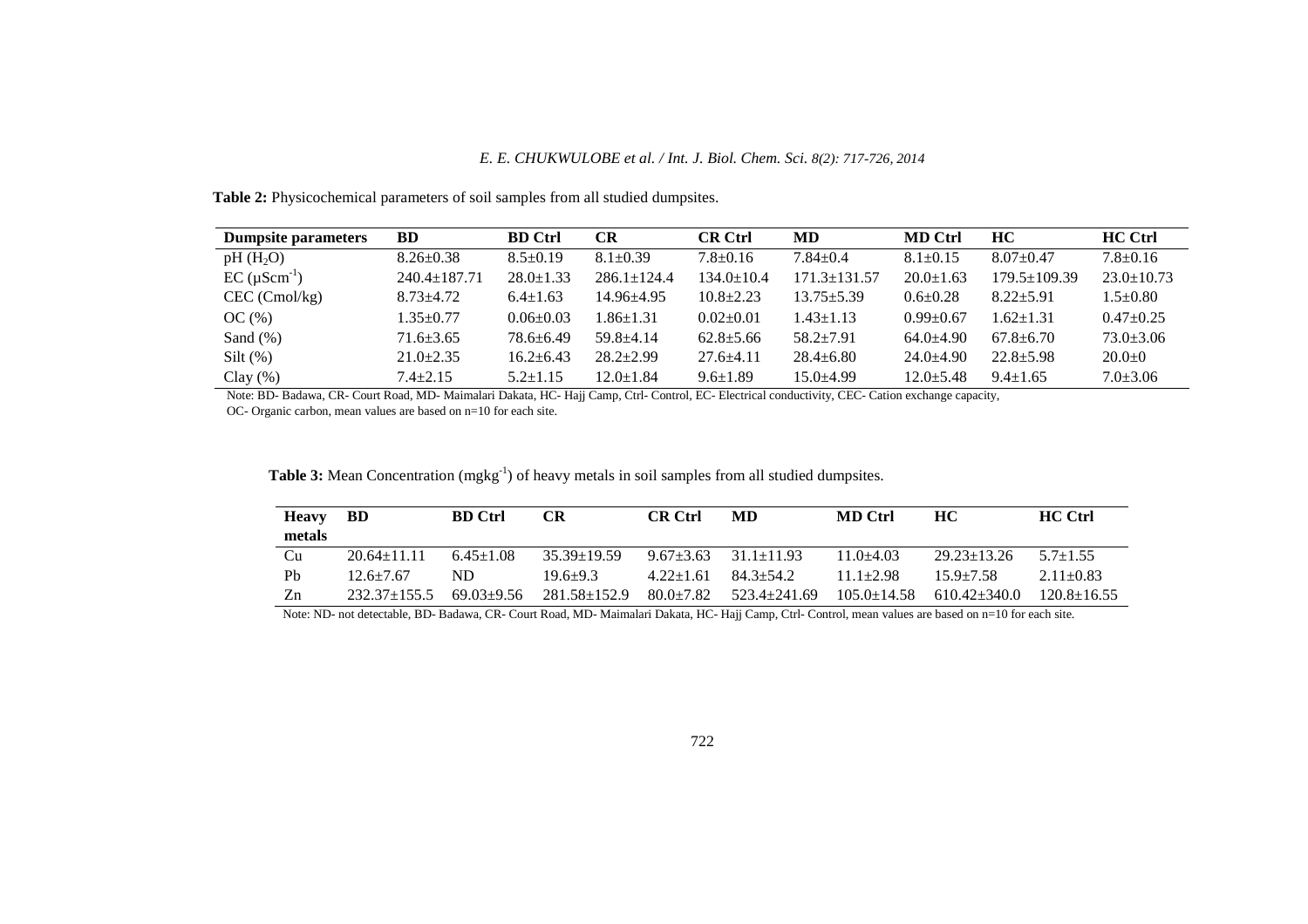|    |           | Dumpsites BD and MD |         |  |  |
|----|-----------|---------------------|---------|--|--|
|    | Cu        | Pb                  | Zn      |  |  |
| Cu |           | $-0.59$             | $-0.08$ |  |  |
|    |           | (0.88)              | (0.88)  |  |  |
| Pb | $-0.35$   |                     | 0.51    |  |  |
|    | $(-0.01)$ |                     | (0.96)  |  |  |
| Zn | $-0.5$    | 0.74                |         |  |  |
|    | $(-0.09)$ | (0.8)               |         |  |  |
|    |           | Dumpsites CR and HC |         |  |  |

**Table 4:** Correlation of heavy metals for all studied dumpsites.

Right top shows correlation for dumpsites BD and MD with MD coefficient in parenthesis. Left bottom shows correlation for dumpsites CR and HC with HC coefficient in parenthesis.

**Table 5:** Contamination/pollution index for heavy metals in soil samples from all studied sites.

| <b>BD</b> | <b>BD</b> Ctrl | <b>CR</b> | <b>CR</b> Ctrl | <b>MD</b> |      | HC -    | <b>HC Ctrl</b> |
|-----------|----------------|-----------|----------------|-----------|------|---------|----------------|
|           |                |           |                |           |      |         |                |
| 0.57      | 0.18           | 0.98      | 0.27           | 0.86      | 0.31 | 0.81    | 0.16           |
| 0.15      | $\sim$         | 0.23      | 0.05           | 0.99      | 0.13 | 0.19    | 0.03           |
| 1.59      | 0.47           | 1.93      | 0.55           | 3.59      | 0.72 | 4.18    | 0.83           |
|           |                |           |                |           |      | MD Ctrl |                |

ari Dakata, HC- Hajj C

#### **DISCUSSION**

The pH of the waste soils were close, ranging from 7.84 to 8.26 with dumpsite MD and BD having the lowest and highest pH values, respectively (Table 2). This suggests alkalinity of all soil samples studied. Similar results were reported for dumpsites by other researchers (Sani et al., 2012; Uba et al., 2008). The control sites were also alkaline, ranging from 7.8 to 8.5. Results of electrical conductivity (EC) of the soils in the study areas ranged from 171.3 to 286.1  $\mu$ Scm<sup>-1</sup> with the highest value obtained at dumpsite CR. These values are comparatively lower than the range of  $0.42$  to  $4.0$  mScm<sup>-1</sup> as reported by Uba et al. (2008) in their study on some dumpsite soils. The low values obtained in this study may be attributed to the high sand percentage of the studied soils (Roberts et al., 2009). However, the least conductivity value was recorded at dumpsite MD. The organic carbon content of the waste soils ranged from 1.35 to 1.86%. The waste soils have higher organic carbon content than their control sites. This could be attributed to decomposition of the organic components of waste by the action of microorganisms which increases the level of organic carbon (matter) in the dump soils. All OC values obtained are moderate based on the classification of organic carbon adapted from Kparmwang et al. (2000). Baize (1993) suggested that the role of silts and sand must be considered when sampled soils contain less than 35% clay. Thus, in this study, the soils were found to have a high percentage of sand with a mean of 58.2 to 71.6% while the clay contents ranged from 7.4 to 15%. High sand content of any soil implies high leaching potentials (Nyles and Ray, 1999). Therefore, it could be deduced that the underground water beneath these dumpsite areas could be threatened by pollutants from the wastes.

The cation exchange capacity (CEC) of the waste soils ranged from 8.22 to 14.96 Cmol/kg with dumpsite CR and HC having the highest and lowest CEC values respectively. A low value of CEC implies that the soil has a low capacity to hold cations in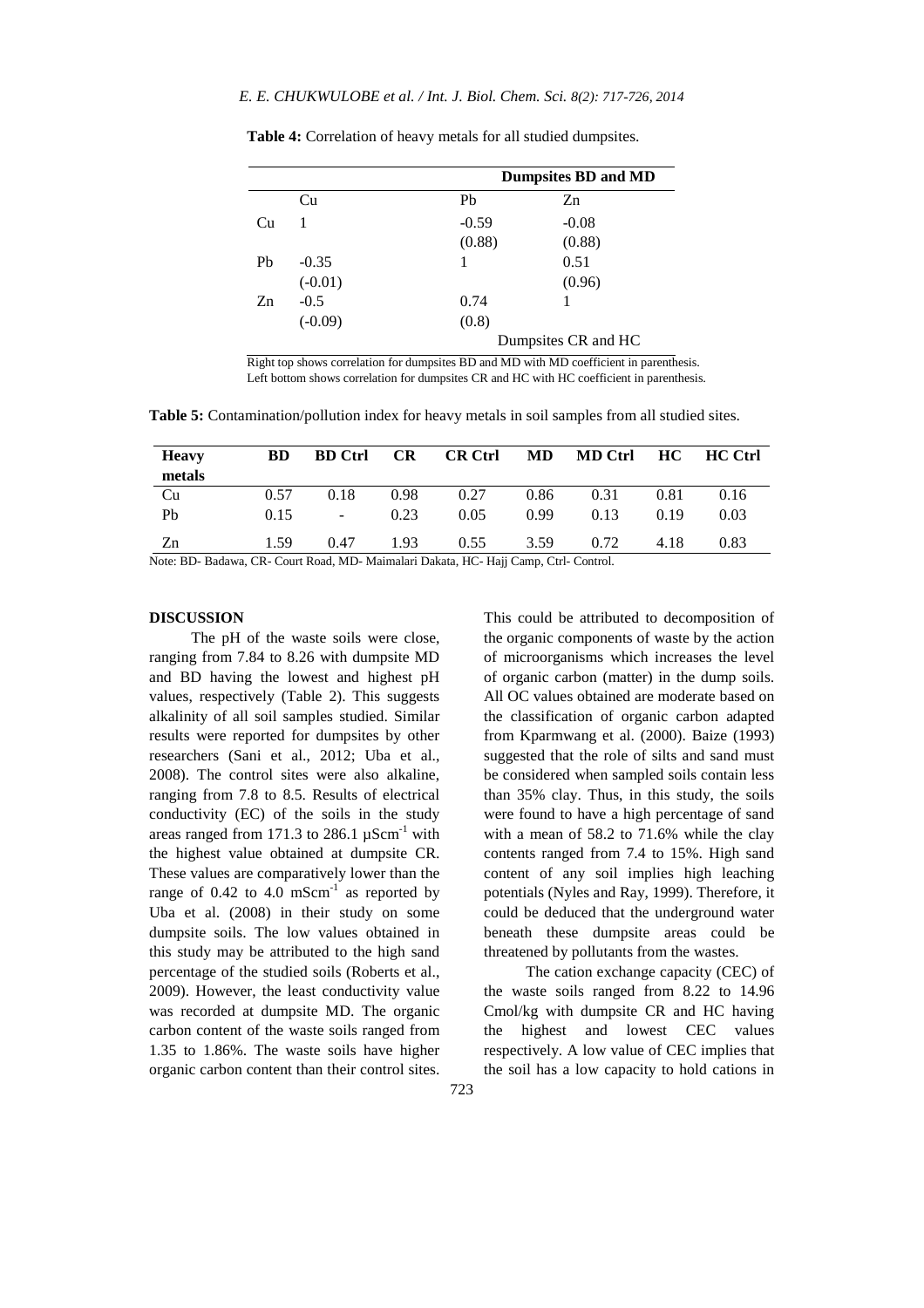exchangeable form. In this study, the CEC values obtained may be classified as low (Lancrop Laboratori, 2013) and could be attributed to the low clay content in the soils. Therefore, retention of metal ion is low in all studied dumpsites and this could suggest high leachability of heavy metals from soils underneath the wastes into underground water, thereby posing a health hazard to humans and other animals that drink this water. The EC, CEC and OC values obtained for all control sites were lower than their corresponding dumpsite samples while all control site soils were sandier than their corresponding dumpsite soils (Table 2). The sandier soils observed can be attributed to the absence of wastes in these soils which could have brought about decomposition and then increase in clay content.

Contamination of the studied dumpsites was obviously indicated by the higher concentrations of Pb, Cu, and Zn when compared to their corresponding levels at the control sites. This shows the presence of metal containing wastes, contributing enormously to heavy metal pollution. The range of Pb level in soils from all dumpsites was 12.61 to 84.3  $mgkg^{-1}$ . This range falls within the range obtained in a similar study by Leke et al. (2011) but lower than the concentrations obtained in some dumpsite soils within Kaduna metropolis (Abdallah et al., 2012). All Pb levels obtained in this study were lower than the threshold limit of 300 mgkg $^{-1}$  set by USEPA (1986) and also lower than the maximum allowable limit of  $85 \text{ mgkg}^{-1}$  set by DPR (2002). A probable explanation to the higher Pb concentration at dumpsite MD (Table 3) is the location of this dumpsite which is an industrial area. Lead is used in lead-acid accumulator batteries and cable sheathing as lead shot, rolled and extruded products, alloys pigments in paints and other compounds (Anake et al., 2009). These are all possible sources from which Pb can get into wastes in dumpsites. The mean range for Cu concentration in all dumpsites was from 20.64 to  $35.39$  mgkg<sup>-1</sup> with the highest mean concentration recorded at dumpsite CR; this could be from the activities of the mechanic shops located in this study area. However, a similar study by Abdallah et al. (2012) showed much higher contamination levels of Cu. All Cu levels obtained in this study were lower than the USEPA (1986) permissible limit of  $250 \text{ m}$ gkg<sup>-1</sup> and the maximum allowable limit of 36 mgkg $^{-1}$  set by DPR (2002). At dumpsites BD, CR and HC, the C/PI value reveals that the soils were slightly contaminated with Pb and were severely contaminated in the soils at MD. At dumpsite CR, MD and HC, the soils were found to be very severely contaminated with Cu and severely contaminated in the BD soils. The contamination/pollution index of Cu obtained in all dumpsites ranged from 0.57 to 0.98 (Table 5).

 The mean concentration of Zn ranged from 232.3 to  $610.4$  mgkg<sup>-1</sup> for all studied dumpsites. The result of accumulated metals in the soils showed that zinc had the highest concentration which is similar to a report by Adelekan and Alawode (2011). However, a report by Akpoveta et al. (2010) showed lower concentrations of Zn when compared to the present study. The contamination/pollution index obtained for Zn in all dumpsites ranges from 1.59 to 4.18 (Table 5) and indicates that samples were polluted with Zn ranging from slight pollution to severe pollution. All the concentration values obtained in the examined dumpsites for Zn were found to exceed the maximum allowable limit of  $146 \text{ mgkg}^{-1}$  (DPR, 2002). The profile of metal abundance in the study areas was Zn>Pb>Cu and among the three metals investigated; only Zn (at dumpsite HC and MD) exceeded the permissible limit of  $300 \text{ mgkg}^{-1}$  set by USEPA (1986). The studied dumpsite soils were found to be unpolluted with Pb and Cu but polluted with Zn (Table 5). It was observed that Zn had a contamination/pollution index > 1 in all dumpsites, but  $\langle 1 \rangle$  in their corresponding control sites (Table 5). The unpolluted level of Zn in the control sites revealed that the major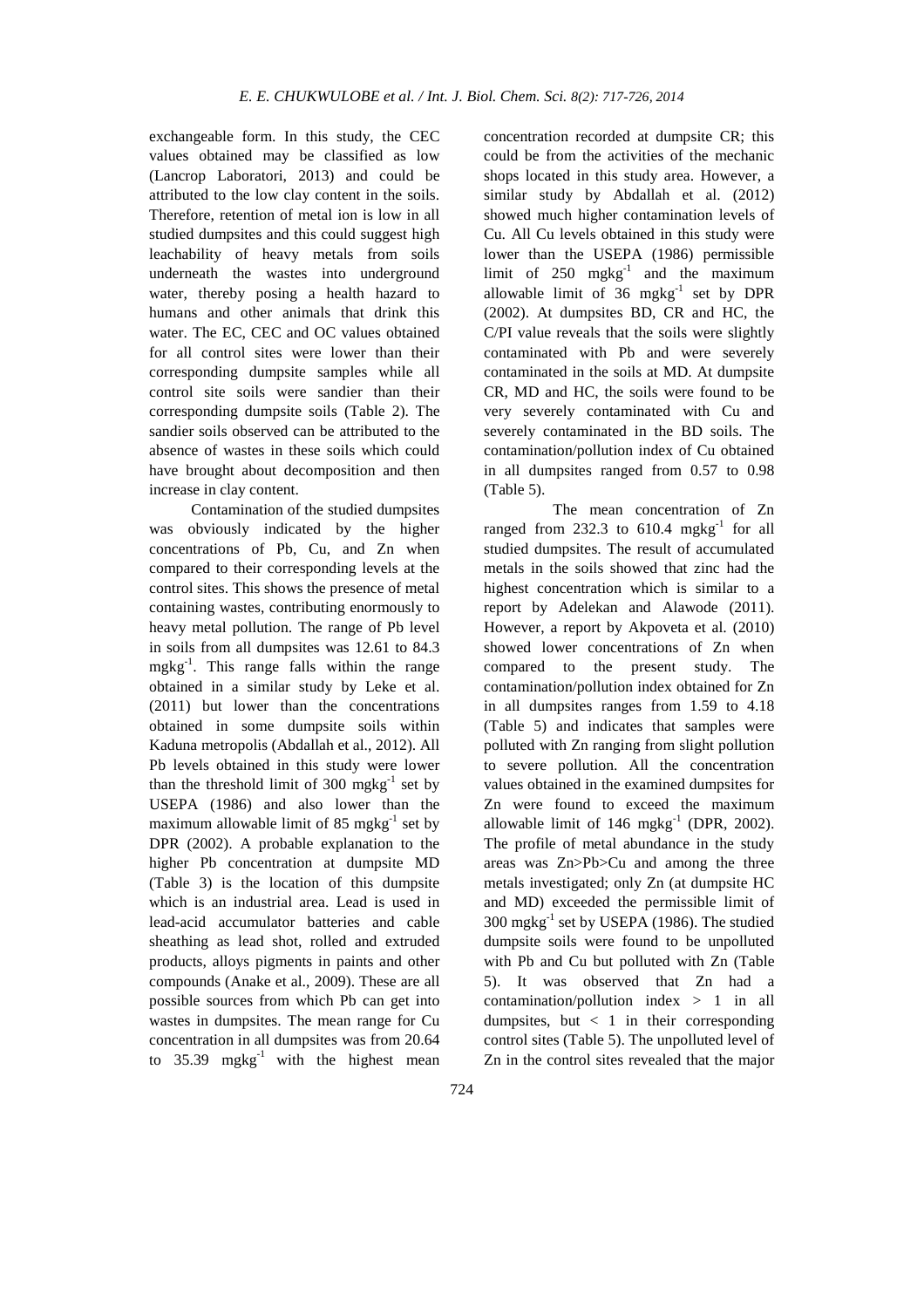anthropogenic source of Zn in the dumpsite soils is from the wastes.

The relationship existing between the heavy metals and among themselves was examined by correlation analysis which was computed using Microsoft excel (Table 4). The analysis revealed a perfect positive correlation value  $(r = 0.96)$  between Pb and Zn in dumpsite MD. Also in this dumpsite, a strong relationship was observed between Pb and Cu with  $Zn$  ( $r = 0.88$ ). This suggests that Pb, Cu and Zn could have a common source in dumpsite MD. In all studied dumpsites, Pb and Zn were observed to have a positive correlation, implying a common source of the metals in the respective dumpsites. However, Zn and Cu had a negative correlation in all sites except for dumpsite MD.

#### **Conclusion**

 The findings of this study revealed that solid wastes contributed to the levels of Pb, Cu and Zn in all studied dumpsite soil. This could be explained by the higher concentrations of these metals observed when compared to their corresponding levels at the control sites. The soils from dumpsites MD and HC were polluted with Zn at levels higher than the USEPA permissible limit. However, soils from dumpsites BD and CR had Zn concentrations lower than the USEPA permissible limit. It is also evident that all studied dumpsites contained low concentrations of Pb and Cu. However, continuous use of these study areas as dumpsites may lead to heavy metal build up in soils to toxic levels and eventual leaching of these contaminants due to the sandy texture of the soils. The physicochemical properties of the soils indicate that the sand fraction in this study is generally high and according to Nyle and Ray (1999), soil samples that have high sand and low clay content have high pollutant leaching potentials. Therefore, it could be deduced that the heavy metals content in the investigated dumpsite soils may pose a great threat to the environment where these dumpsites are located. Thus, open dumping of

waste should be discouraged and proper monitoring/management and remediation plan is needed to reduce the chances of ground water pollution by leaching of these contaminants. It is therefore necessary to undertake regular environmental impact study to assess waste dumpsites.

### **REFERENCES**

- Abdallah SA, Uzairu A, Kagbu JA, Okunola OJ. 2012. Assessment of heavy metals bioaccumulation by Eleusine indica from refuse dumpsites in Kaduna Metropolis, Nigeria. *Journal of Environmental Chemistry and Ecotoxicology*, **4**(9): 153- 160.
- Adelekan BA, Alawode AO. 2011. Contributions of municipal refuse dumps to heavy metals concentrations in soil profile and groundwater in Ibadan, Nigeria. *Journal of Applied Biosciences*, **40**: 2727-2737.
- Akpoveta OV, Osakwe SA, Okoh BE, Otuya BO. 2010. Physicochemical characteristics and levels of some heavy metals in soils around metal scrap dumps in some parts of Delta State, Nigeria. *J. Appl. Sci. Environ. Manage.*, **14**(4): 57- 60.
- Anake WU, Adie GU, Osibanjo O. 2009. Heavy metals pollution at municipal solid waste in Kano and Kaduna States in Nigeria. *Bull. Chem. Soc. Ethiop.*, **23**(1): 281-289.
- Ayodele JT, Gaya UM. 1998. Chromium, manganese and zinc in Kano Municipality Street Dust. *J. Chem. Soc. Nigeria*, **23**: 24-31.
- Baize D. 1993. *Soil Analysis. A Guide to Current Use*. John Wiley and Sons: New York.
- Birkeland PW. 1999. *Soils and Geomorphology* (3rd edn). Oxford University Press: New York.
- Department of Petroleum Resources. 2002. Environmental guidelines and standards for the petroleum industries in Nigeria (revised edition). Department of